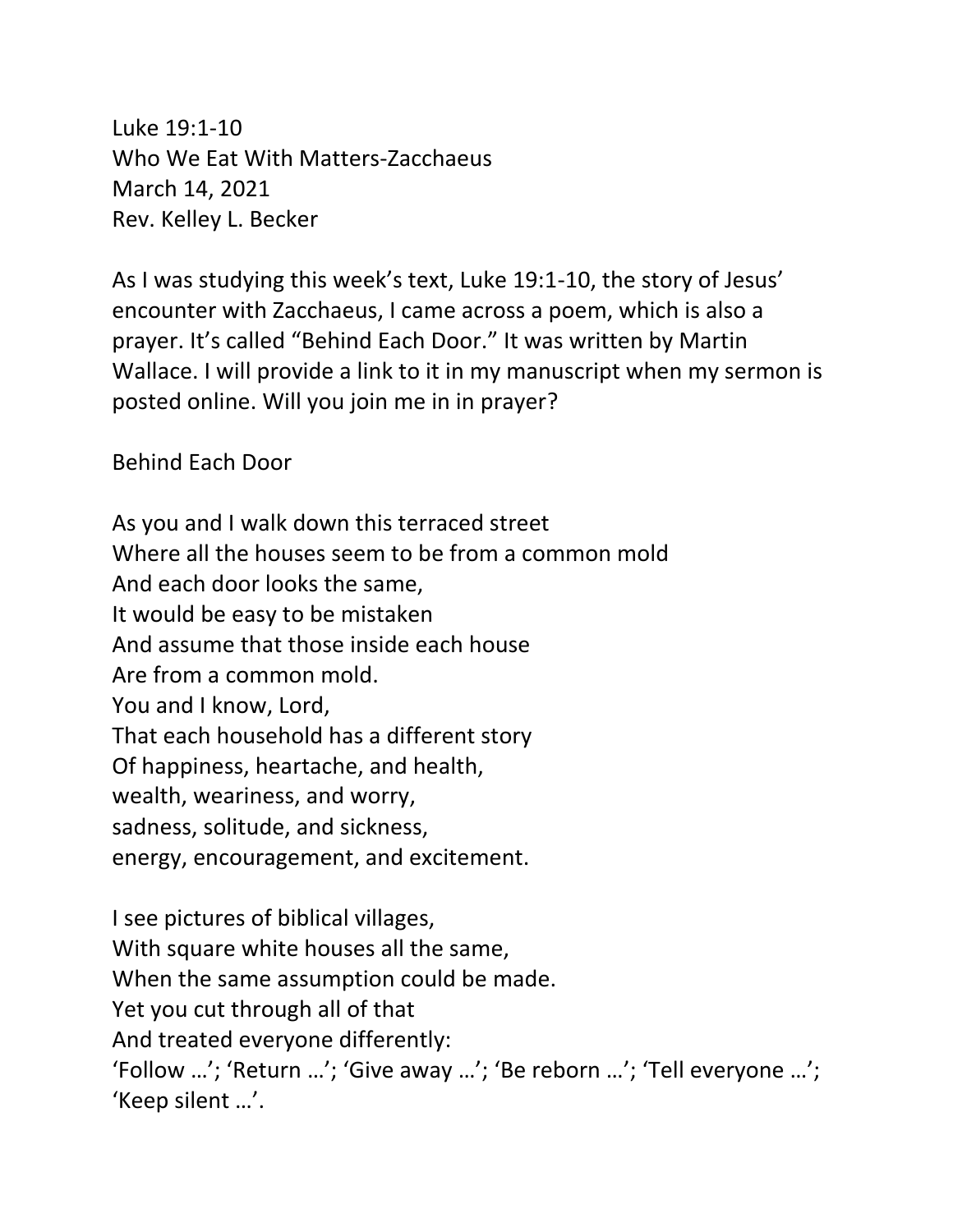Keep me alive, Lord, To the special uniqueness Behind each door.

written by Martin Wallace, *City Prayers,* Canterbury Press, 1994. Posted on **Emergent Kiwi.**

[http://www.emergentkiwi.org.nz/archive/creationary-zacchaeus-story](http://www.emergentkiwi.org.nz/archive/creationary-zacchaeus-story-in-luke-19/#ixzz2gIjfz6xC)[in-luke-19/#ixzz2gIjfz6xC](http://www.emergentkiwi.org.nz/archive/creationary-zacchaeus-story-in-luke-19/#ixzz2gIjfz6xC)

Today's scripture reading is another of the stories the author of Luke imagined happened as Jesus and his followers made their way to Jerusalem. During this season of Lent, we have walked along with them, reflecting on these familiar stories and connecting them to our own lives. As Jesus draws closer to Jerusalem in Luke's narrative, we see once again, that what is good news to some people is pretty scary to others. This is Luke 19:1-10:

19 He entered Jericho and was passing through it.  $2A$  man was there named Zacchaeus; he was a chief tax collector and was rich. <sup>3</sup> He was trying to see who Jesus was, but on account of the crowd he could not, because he was short in stature. <sup>4</sup> So he ran ahead and climbed a sycamore tree to see him, because he was going to pass that way.<sup>5</sup> When Jesus came to the place, he looked up and said to him, "Zacchaeus, hurry and come down; for I must stay at your house today." <sup>6</sup> So he hurried down and was happy to welcome him. <sup>7</sup> All who saw it began to grumble and said, "He has gone to be the guest of one who is a sinner." <sup>8</sup> Zacchaeus stood there and said to the Lord, "Look, half of my possessions, Lord, I will give to the poor; and if I have defrauded anyone of anything, I will pay back four times as much." <sup>9</sup> Then Jesus said to him, "Today salvation has come to this house, because he too is a son of Abraham. <sup>10</sup> For the Son of Man came to seek out and to save the lost."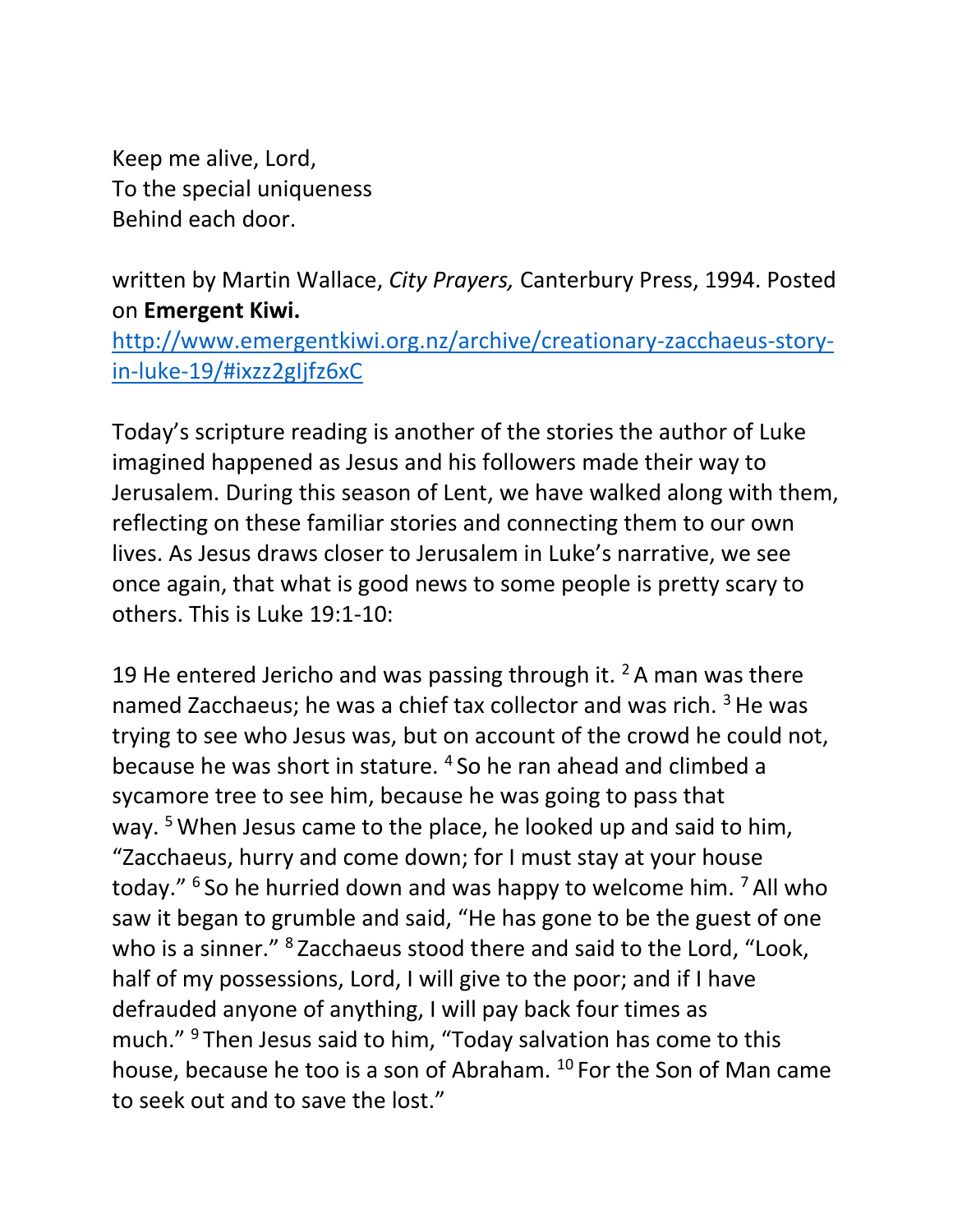If you have been reading along in the Gospel of Luke, you would not expect this encounter with Jesus to end well for Zacchaeus. After all, the author of Luke had quite a few harsh things to say about rich people. Zacchaeus, though, was not only wealthy, his money was made on the backs of his neighbors. His job as chief tax collector made him an unpopular guy. In the Roman Empire, tax collectors purchased the right to collect taxes from their neighbors and they profited from what they charged above and beyond what they owed the Roman government. Earlier in Luke when some tax collectors asked John the Baptist, "Teacher what should we do?" He told them, "Collect no more than the amount prescribed to you," (Luke 3:12-13) which effectively would have put them out of business. They had to collect more, or they made nothing.

Jericho was a big city, so as chief tax collector, Zacchaeus would have had several tax collectors under him, collecting on his behalf, like a pyramid scheme. He probably had no friends, unless the people who worked for him pretended to like him. It's hard to build healthy, lasting relationships with your neighbors while you are working for their oppressors. Zacchaeus was very much a part of the Roman system. His neighbors wouldn't have been caught dead hanging out with him.

The story says Zacchaeus was short. The author likely wanted us to imagine that he was physically short, but also short in terms of his moral standing. Zacchaeus may have said to himself, "Somebody has to collect the taxes. If I don't do it, somebody else will---if I quit, taxes won't go away. It's possible someone else would be worse." And truthfully, there were plenty of people who would gladly take his lucrative job, even some of the ones who despised him for doing the job. So, when Zacchaeus heard Jesus, a guy who had a reputation for hanging out with tax collectors and other sinners, he probably thought,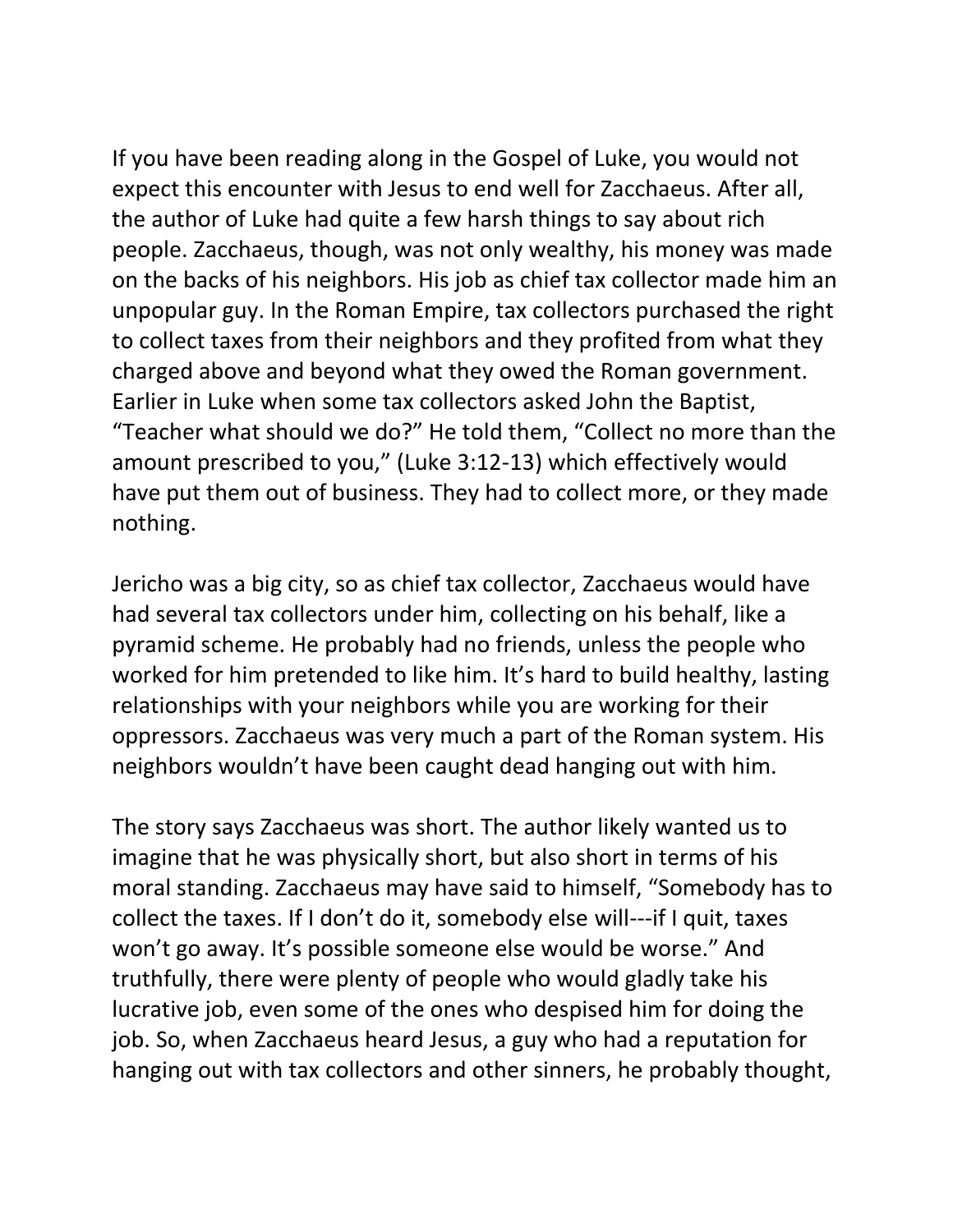"I just want to see him. Maybe he will see there is more to me than what I do to earn a living."

And for some reason, Jesus noticed him up there in that tree and invited himself to Zacchaeus' house. This was not received well by the crowd. Of all the people…Jesus chose to eat with literally the worst guy in town, outside of the Romans. That was just like him. He had done this before. I wonder what Zacchaeus was thinking on the way home. It's not like he could call ahead to tell his family he was bringing someone home for dinner. This was a big deal because, likely, they didn't have that many guests. Who would want to eat with him?

And now, this is where the story gets interesting. Very often, after talking about what an awful guy Zacchaeus was and how unusual it was that anybody, especially a good Jew like Jesus, would eat with him, preachers will use this next part of the story to talk about the importance of repentance.

Generally, here's how that would go: Jesus went to the home of a despised chief tax collector who responded to his unexpected visit with repentance. He turned from his greedy, sinful, tax collector-y ways and he made this promise:

"Look," he said, "half of my possessions, Lord, I will give to the poor; and if I have defrauded anyone of anything, I will pay back four times as much."

Jesus responded to Zacchaeus' promise by welcoming him to the family of God, saying, "Today salvation has come to this house, because he too is a son of Abraham. <sup>10</sup> For the Son of Man came to seek out and to save the lost." Then a good preacher might say to her congregation, when we encounter Jesus, that encounter should inspire us to turn from our sin and turn toward the ways of God. And when we do, God will forgive us and welcome us back into the safety of family and a right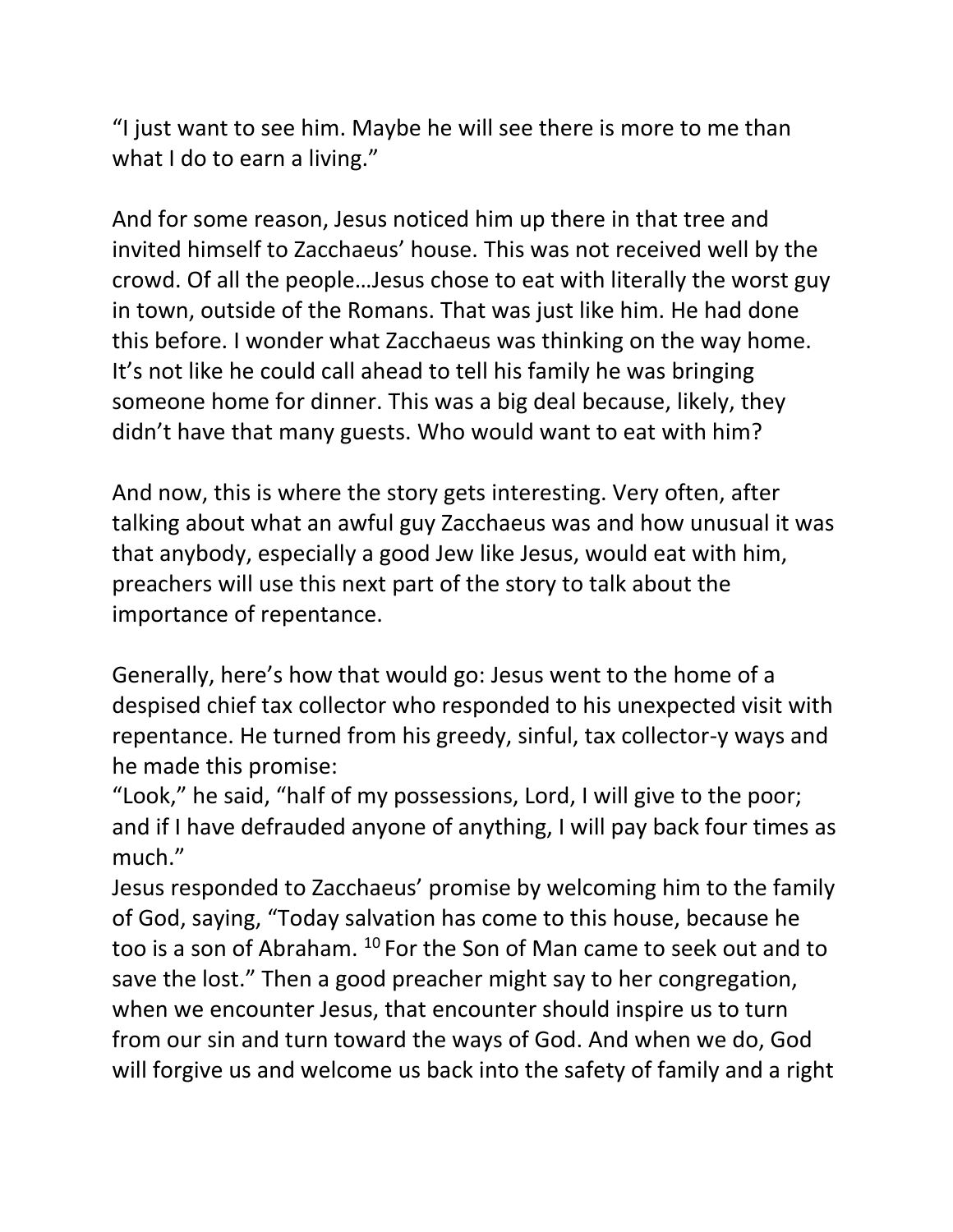relationship with God. Just like Zacchaeus! And everyone will live happily ever after!

This traditional interpretation teaches us that repentance always comes first. I bet most of us would say that's what we believe. When we do something wrong, we have to stop doing it and acknowledge our sin, then God will forgive us and our relationship with God is restored. But what if that isn't the message of this story? What if that isn't really how God's forgiveness works? Are we the kind of people who can let go of a deeply embedded, but flawed theological construct, especially one that seems so foundational to our faith? I mean…when someone hurts us, repentance comes first and then forgiveness. So, it's probably the same for God, right?

But, here's the thing…the more I learn and experience, the more I see that we, as human beings, really like to assign *our ways* to God. That's why we end up with so many rules and formulas. We need procedures and boundaries. We need hoops to jump through because if something seems to good to be true, it is. We say God is in charge, yet we make the rules about how God behaves. What if God is not into our rules?

Let's look again at what Zacchaeus said to Jesus that day. *"Look," he said, "half of my possessions, Lord, I will give to the poor; and if I have defrauded anyone of anything, I will pay back four times as much." (NRSV)*

*"Behold, Lord, the half of my goods I give to the poor; and if I have defrauded any one of anything, I restore it fourfold." (RSV) Behold, Lord, the half of my goods I give to the poor; and if I have taken any thing from any man by false accusation, I restore him fourfold. (KJV)*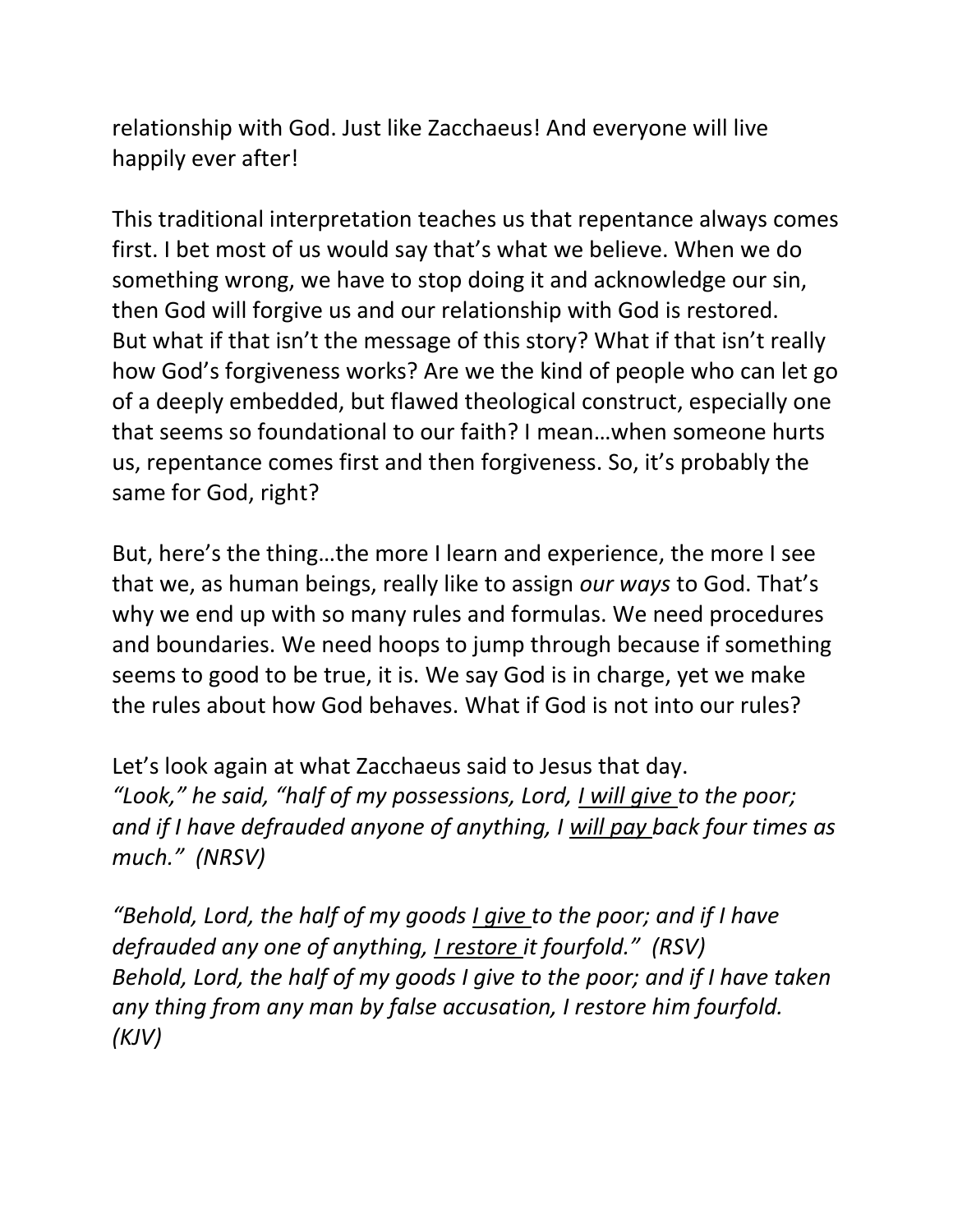On the screen there is a comparison of several translations of this verse. What I want us to look at specifically is a subtle grammatical difference between the New Revised Standard Version, generally the version I prefer, and both the Revised Standard and King James versions. And I want us to remember…translators make interpretation decisions.

The New Revised Standard has Zacchaeus talking to Jesus in future tense, "I will give" and "I will pay." In other words, Zacchaeus is telling Jesus what he will do in the future. The Revised Standard and the King James versions, on the other hand, use present tense, "I give" and "I restore." Zacchaeus is telling Jesus what he already does. According to Rev. Dr. David Lose, in his commentary for *Working Preacher*, "translators who translate these verbs as future oriented appeal to a grammatical category called present-future tense." The trouble with that, in this case, is the only occurrences of this verb tense is in this one verse. Lose writes, "Yes, that's right, rather than translate this sentence in the present tense---which of course would muck up interpreting this as a repentance scene---translators have actually created a new grammatical category that occurs once and only once to justify their theological interpretation and bias."

[https://www.workingpreacher.org/dear-working-preacher/zacchaeus](https://www.workingpreacher.org/dear-working-preacher/zacchaeus-and-the-reformation)[and-the-reformation](https://www.workingpreacher.org/dear-working-preacher/zacchaeus-and-the-reformation)

Why? Why would the translators go to all that trouble? Why can't Jesus welcome Zacchaeus to the family as he was, as he had been, as the chief tax collector, without having him make promises to be different? Because human beings need hoops to jump through. Because we believe the narrative that God is so disgusted with our flaws that, until we quit doing what we are doing, God will keep us at arm's length. We have decided that God's desire for justice or rightness is stronger than God's love. And, I believe, we have decided that because, deep down, that's how we feel.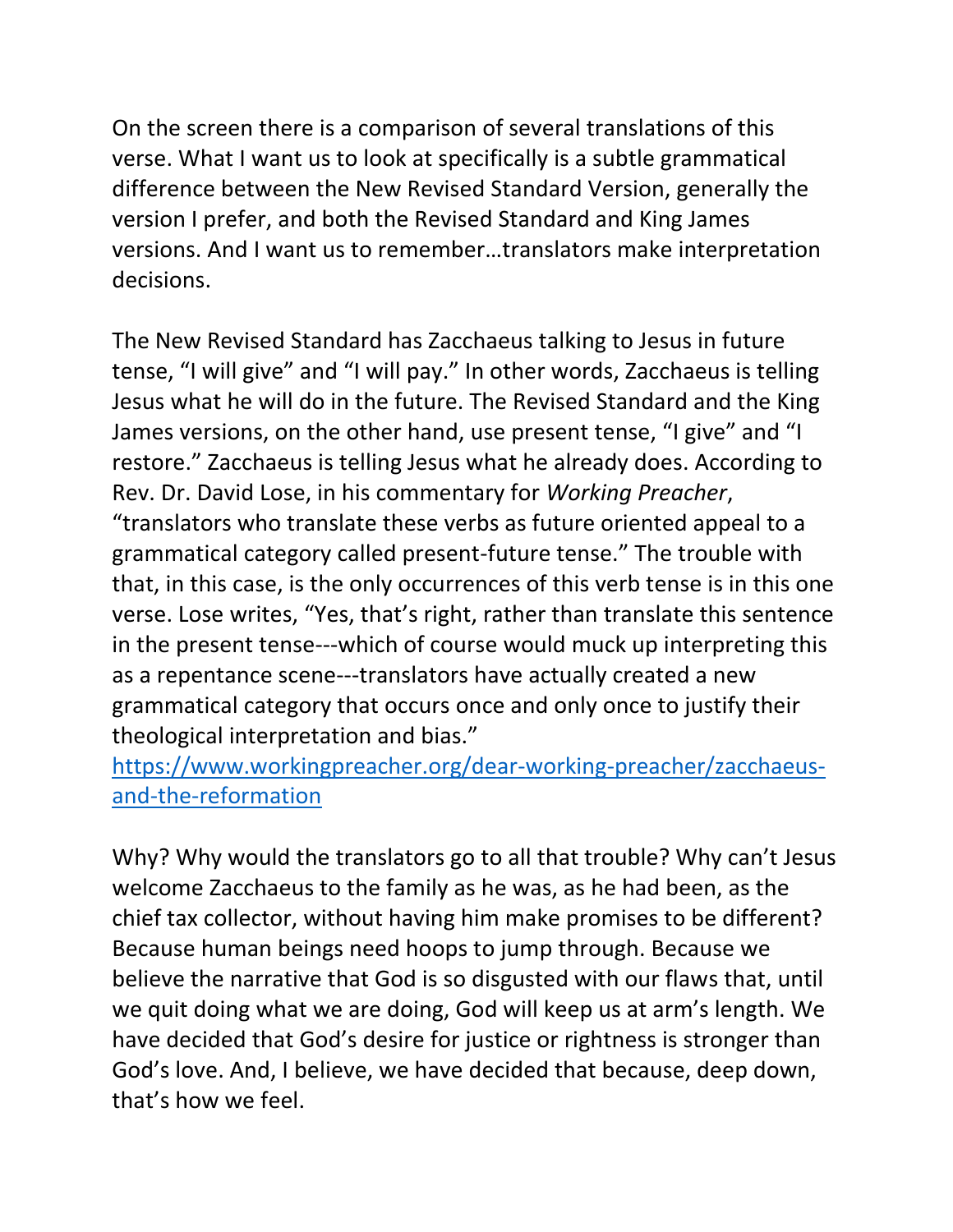Can we imagine that God would just forgive sin, apart from some meaningful repentance? After all, if God just forgave us, where is the justice and making things right? Well, what if God doesn't care as much about justice as we do? Later in his commentary, Lose writes, "Maybe justice is our way of tracking each other, our way of defining each other, of keeping count, of keeping score, of following who's in and who's out, what up and who's down. If this is so, if God's love regularly trumps God's justice...God, Jesus, the whole biblical story, as it turns out, isn't primarily about justice, but about relationship, God's deep, abiding, tenacious desire to be in relationship with each and all of us."

Don't misunderstand what I am saying. In or relationships with one another, justice is vital. We cannot claim to love our neighbors and not be concerned with the ways in which injustice affects their lives and our lives together. We can't claim to love our Black siblings and accept a legislator's racist slip of the tongue or be satisfied with a high school sports announcer's excuse about why he uttered racist language into a microphone he didn't know was on. Repentance is needed, the damage done by their racism must be repaired.

On this weekend, as we observe the one-year anniversary of Brionna Taylor's death, we cannot claim to love our neighbors and not hear their cries for accountability and not be willing to work with our neighbors for police reform. There is a lot of repentance that needs to happen regarding systemic racism in this country. As long as white people continue to deny racism exists and their own role in racism, I don't think forgiveness and reconciliation are possible. Justice needs to come for everyone. We need it for our relationships with one another.

But what if God deals with us differently? Is it possible that Luke wasn't telling us a story of repentance, but a story of God's love in the midst of our messiness? In the story, Zacchaeus was the chief tax collector,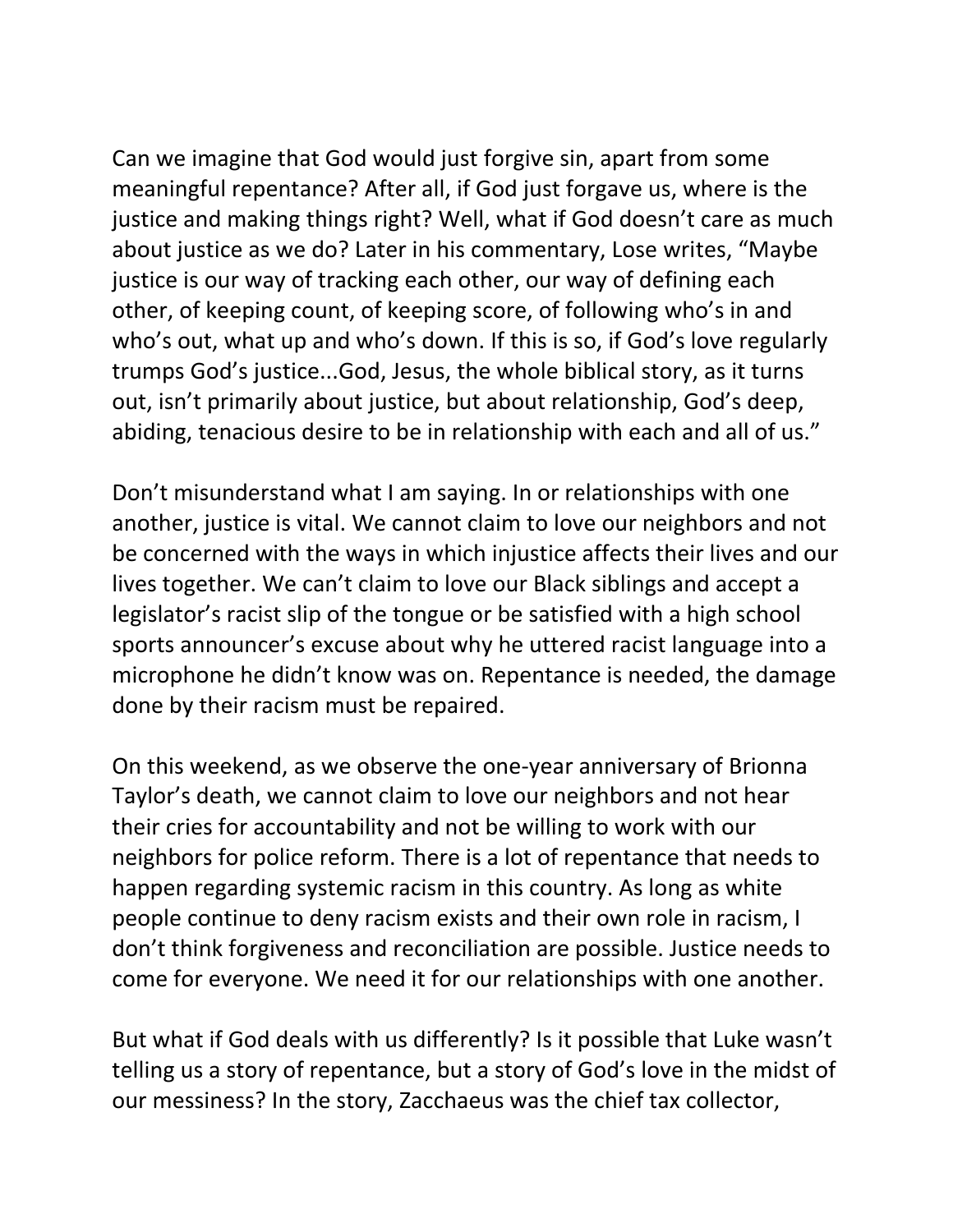working for the "man" **and**, if we believe the translations of the Revised Standard and King James versions, he took care of people who were poor and he more than made it right if he cheated someone. And yet…he had a lot of money. How do we square that? Maybe that's the point. We don't. And God doesn't. Jesus met Zacchaeus where he was, how he was, and welcomed him into the family, not because he promised to change, not because he promised to quit his job, but because in the kin-dom of God, everyone belongs.

You may be thinking, "I can't believe that. People can't just do whatever they want and expect God to forgive them and expect to be called "children of God." If you are saying that to yourself or out loud at home, my question to you is, "Why not?" Why don't you want to believe in a God who loves more fully, BIGGER, with fewer strings, than human beings? Why can't we believe that unconditional love and acceptance exist in the presence of the Holy?

I don't think this story is about what we have to do or say to be forgiven, to be in right relationship with God. I think this story is about a God who sees the mistakes we make, over and over again, and doesn't wait for us to realize the damage we have done before forgiving us. God can just forgive sin and God can welcome everyone. Why? Because it's God and God is determined to be in relationship with all of us, even when the relationship is very one-sided.

I know this is a little uncomfortable for us because we like our hoops, we like our rules. They give us the illusion that we are in control. To be clear, for a very long time, Christians have been happy to tell people what they have to do to be forgiven, to participate in communion, to get baptized, to be a member, to go to heaven. This story reminds us that we don't decide who is in and who is out. God does. And if the chief tax collector is in, everyone is in. Everyone.